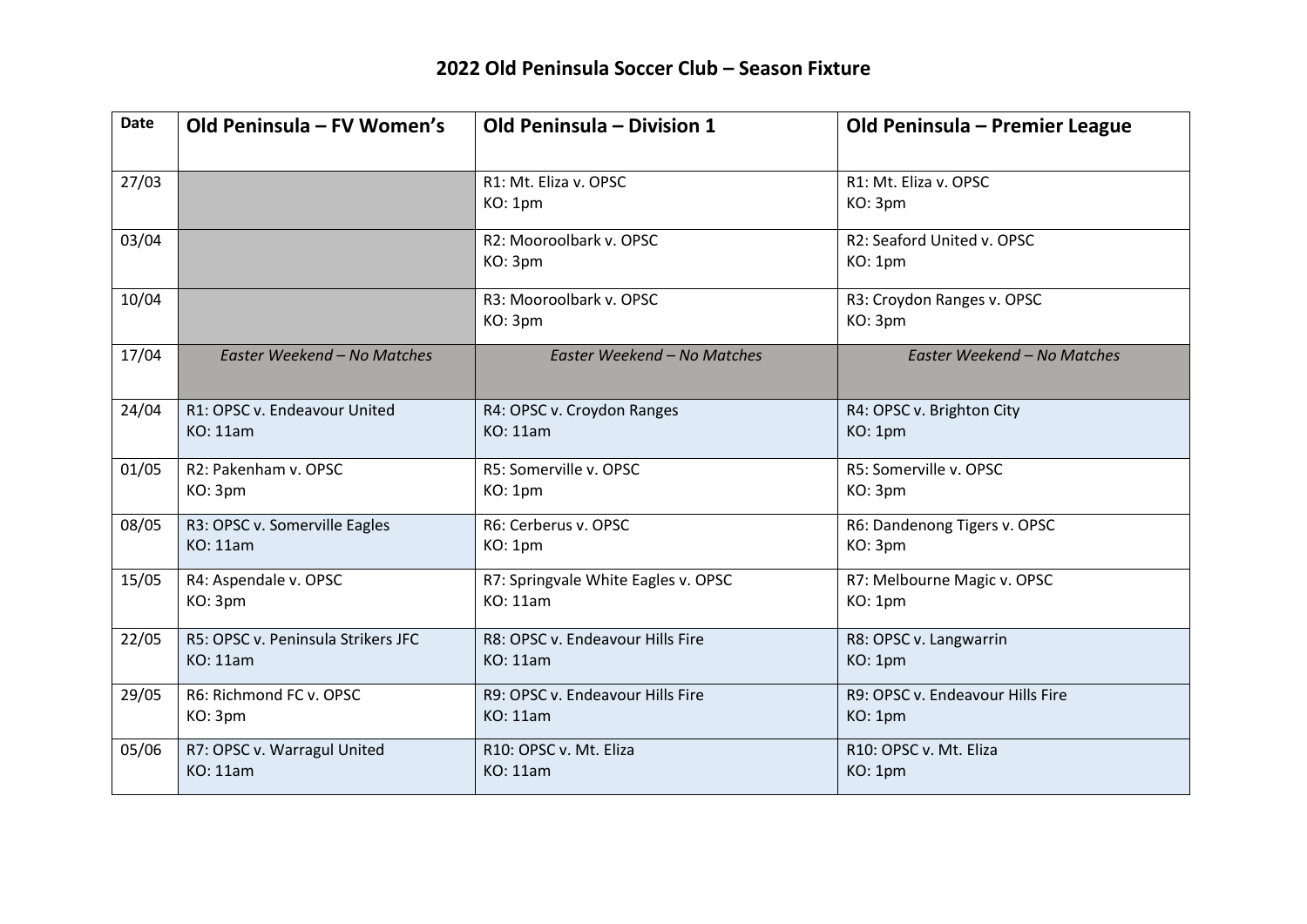| 12/06 | R8: OPSC v. Baxter SC<br><b>KO: 11am</b>    | Cup Match/Catch up                                      | Cup Match/Catch up                      |
|-------|---------------------------------------------|---------------------------------------------------------|-----------------------------------------|
| 19/06 | R9: SEUFC v. OPSC                           | R11: OPSC v. Mooroolbark                                | R11: OPSC v. Seaford United             |
|       | KO: 1pm                                     | KO: 11am                                                | KO: 1pm                                 |
| 26/06 | R10: Endeavour United v. OPSC               | R12: OPSC v. Mooroolbark                                | R12: OPSC v. Croydon Ranges             |
|       | KO: 3pm                                     | KO: 11am                                                | KO: 1pm                                 |
| 03/07 | R11: OPSC v. Pakenham United                | R13: Croydon Ranges v. OPSC                             | R13: Brighton City v. OPSC              |
|       | <b>KO: 11am</b>                             | KO: 1pm                                                 | KO: 3pm                                 |
| 10/07 | R12: Somerville Eagles v. OPSC              | R14: OPSC v. Somerville Eagles                          | R14: OPSC v. Somerville Eagles          |
|       | <b>KO: 11am</b>                             | <b>KO: 11am</b>                                         | KO: 1pm                                 |
| 17/07 | R13: OPSC v. Aspendale<br><b>KO: 11am</b>   | Cup Match/Catch up                                      | Cup Match/Catch up                      |
| 24/07 | R14: Peninsula Strikers JFC v. OPSC         | R15: OPSC v. Cerberus                                   | R15: OPSC v. Dandenong Tigers           |
|       | KO: 1:30pm                                  | <b>KO: 11am</b>                                         | KO: 1pm                                 |
| 31/07 | R15: OPSC v. Richmond FC<br><b>KO: 11am</b> | Cup Match/Catch up                                      | Cup Match/Catch up                      |
| 07/08 | Weekend off / Catch up round                | R16: OPSC v. Springvale White Eagles<br><b>KO: 11am</b> | R16: OPSC v. Melbourne Magic<br>KO: 1pm |
| 14/08 | R16: Warragul United v. OPSC<br>KO: 2pm     | Cup Match/Catch up                                      | Cup Match/Catch up                      |
| 21/08 | R17: Baxter SC v. OPSC                      | R17: Endeavour Hills Fire v. OPSC                       | R17: Langwarrin v. OPSC                 |
|       | KO: 1pm                                     | KO: 1pm                                                 | KO: 3pm                                 |
| 28/08 | R18: OPSC v. SEUFC                          | R18: Endeavour Hills Fire v. OPSC                       | R18: Endeavour Hills Fire v. OPSC       |
|       | <b>KO: 11am</b>                             | KO: 1pm                                                 | KO: 3pm                                 |